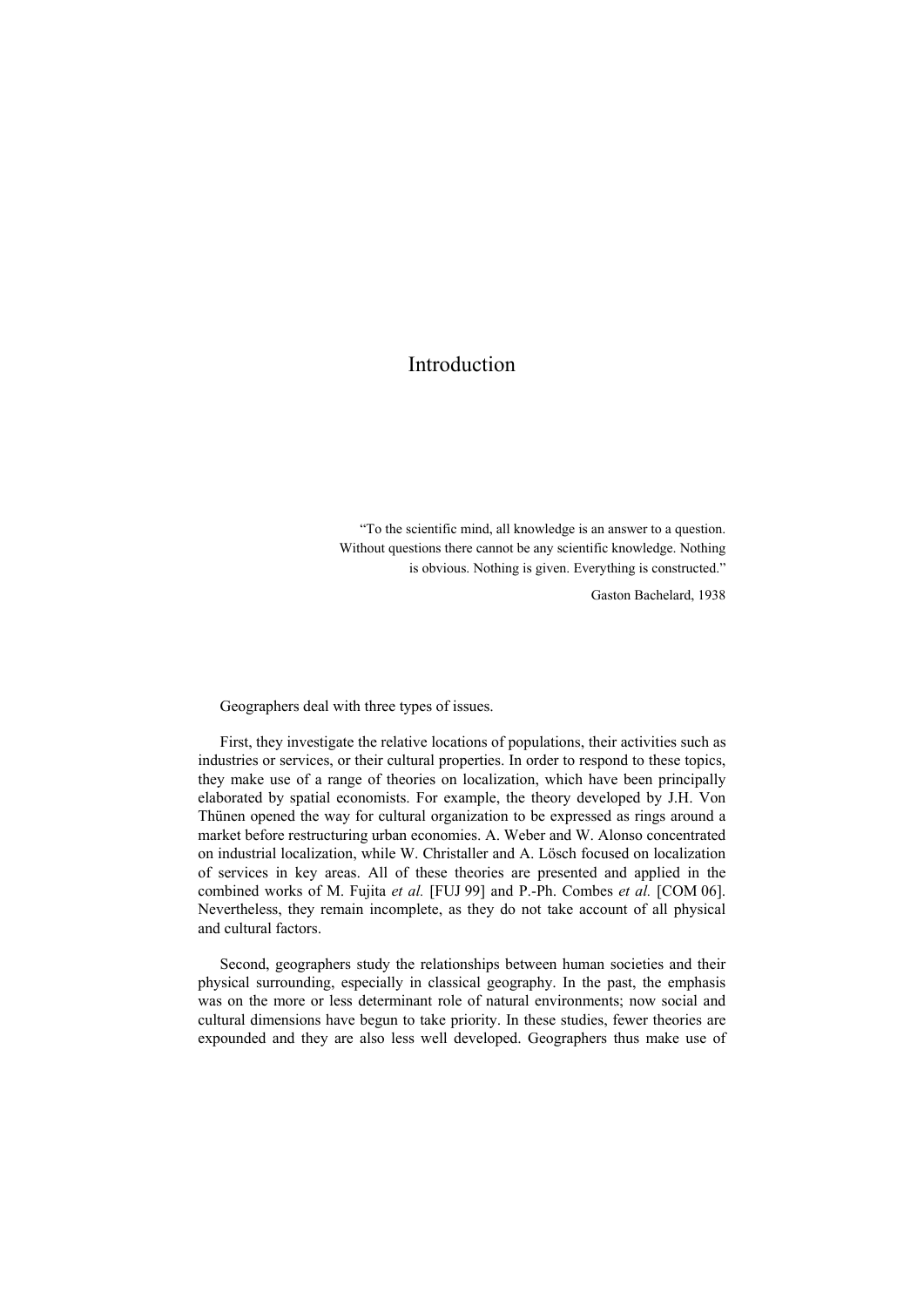## xii Fractal Geography

their preferred empirical research in underlying theoretical contexts, for example Lamarck's or Darwin's theories of evolution. This is well proven by reading any of the major theses on climatic geomorphology or rural geography. The principle of gradualism has for a long time reigned unchallenged, with all reliefs and rural landscapes evolving slowly and uniformly.

Finally, geographers focus on terrestrial forms, whether they are physical, biological or socioeconomic. Seen from a particular point of view, geography is thus a morphology. It becomes morphogenetic when its followers rely on the emergence and evolution of terrestrial forms, such as landscape, town, region and continental transformations. In order to account for the emergence and succession of these forms, theories from physical science are used, such as Turing's theory, which we will make use of in Chapter 8. Life sciences take these theories and improve on them, as illustrated by the works of D'Arcy Thomson [DAR 94] and V. Fleury [FLE 09]. They are less common in social sciences, despite the recent success of the Schelling model [SCH 80], which renews our understanding of sociospatial segregation.

Whatever the question, and therefore whatever the geographical project used − i.e. whether classical or contemporary − spatial discontinuities, differentiations and disparities are always at the heart of the geographical project, as proclaimed by R. Brunet [BRU 68]. Geographers have always been united in considering fronts and frontiers, irregularities, diversities and disparities of territories as being central to their scientific programs. Certainly, every geographer follows his or her own methodology or favors one technique over another, but all concentrate their thoughts on the issues that they judge to be the most important.

Furthermore, these irregularities and spatial disparities are observed on all scales. P. Claval [CLA 68] strongly emphasized this in a reference work; but he was not alone. All geographers are sensitive to the multiscale characteristics of the behaviors being studied. The drafting of any job application for any university confirms this. In France, this theme is even followed in the "Aggregation" program [BAU 04]. The majority of geographical studies reflect on disparities and scales. Two recent contributions bring this to mind: the work of E. Sheppard [SHE 04] and the theme of the *Géopoint* 2010 symposium. Many others can also be quoted from all domains of geography.

This interest in multiscale systems is, moreover, not paricular to geography, but is found in a great many disciplines. Physicists have been plowing this field since Boltzman, who connected Clausius entropy, a macroscopic width, to the configuration of microstates. More generally,  $20<sup>th</sup>$  Century statistical physics, which accords a priority to microstates, has been constructed in order to account for the laws of macrophysics discovered in the 19<sup>th</sup> Century. The contemporary work of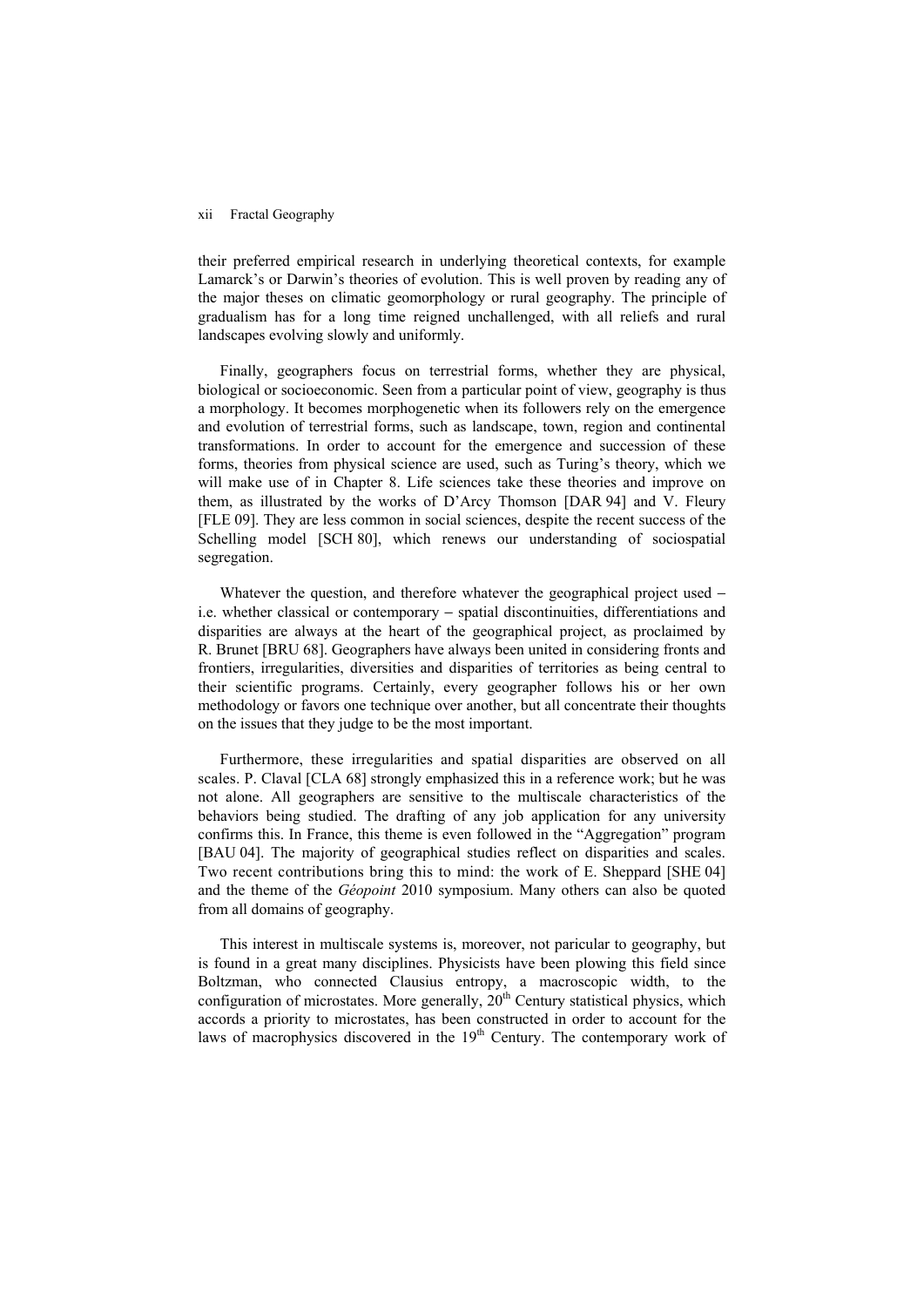M. Laguës and A. Lesne [LAG 03], which is dedicated to this discipline, thus offers a host of recommendations to geographers and social science specialists.

It is the same for other disciplines. Some similar contributions come from the works of economists and sociologists faced with the double problem of combining inequality with scale. Long debates still divide the advocates of micro- versus macroeconomics or question the role of methodological individualism in sociology. Furthermore, in the area of life sciences, the principle of natural selection has changed. From the Darwinian level of species it is now identified as active at the cellular level in post-Darwinian theory.

Yet despite this, the fractal paradigm, which is the subject of this small collection of works, provides a new view of the disparities and at the same time of multiscale phenomena. It constitutes a sort of hinge, or bridge, which links these two main questions. It opens the way to a combined analysis of irregularity and level. From this fact all studies into morphology and territorial morphogenesis and, more generally, geographic studies are updated.

Initially, B. Mandelbrot [MAN 75] describes irregular mathematical objects as fractals, whose irregularities are the same on all scales. These abstract objects are said to be auto-similar and scale invariant. These two very similar concepts are not, however, synonyms, which is why they merit some preliminary discussion in this introduction.

The first concept, auto-similarity or internal similitude, is geometric in nature. It refers to an object comprised of sections that are copies of the object itself, which signifies that the whole is identical to its parts. Each section can also be broken down into subsections identical to itself. In reality, this iterative process, which is repeated infinitely in fractal mathematics, always has an upper and lower limit. In order to designate these double-limit fractals as "real" or "known", B. Mandelbrot preferred the term pre-fractal, but this concept was abandoned. These two limits however, should not be confused with resolution and range, which are two other limits that are dependent on observation and not the nature of the object.

Directly linked to this, the concept of scale invariance, or invariance by dilatation, is more statistical in nature. It indicates that a similar characteristic is observed at all scales. The fractal dimension is a measure of the rate of variation of data from one level to another, which is why B. Sapoval [SAP 97] considers fractals to be a geometry of probabilities. Thus, contrary to what some users believe, the fractal approach is not reduced to a geometric approach (the study of shapes).

Furthermore, scale invariance is a more general concept than auto-similarity. Scale invariance certainly encompasses auto-similarity, but also long-term or long-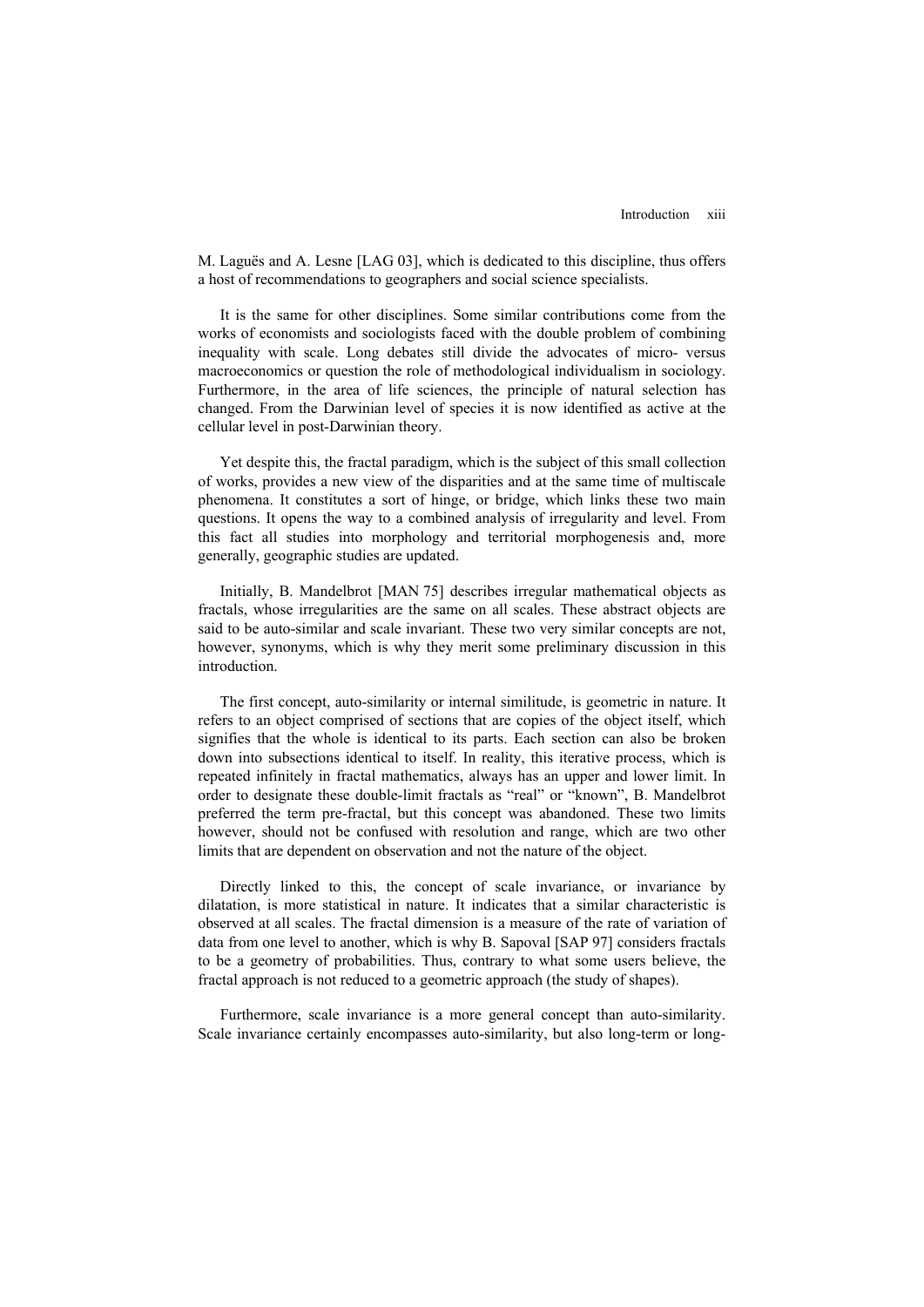## xiv Fractal Geography

range dependence. Identification of this dependence is a result of attributing fractal characteristics to analyzed observations.

There is an abundance of literature on fractals that shows a number of authors prefer to think in terms of auto-similarity, geometry or the Koch or Peano shapes, while financial specialists, who are passionate about share prices, almost exclusively reflect on scale invariance, without recourse to geometry. In this work we try not to favor one viewpoint over the other, since we share B. Sapoval's idea, which in a way boils down to reuniting space and time.

This inherent link between geometry and probability also indicates that all scales are significant for the system under consideration. Better still, for a proper understanding of a fractal phenomenon, physicists have demonstrated that the interactions between scales have greater determinance than those between elements. This is doubtless true for other biological and social phenomena.

Before we consider moving away from mathematics for the first three chapters, remember that a fractal has a higher Hausdorff-Besicovitch dimension than topological dimension. A straight or broken line has a topological dimension equal to 1. However, if it is irregular, then its fractal dimension is greater than 1. Similarly, an irregular area will have a higher fractal than topological dimension of 2.

The Hausdorff-Besicovitch dimension, which measures the extent of this irregularity, is the logarithmic ratio between the number of internal homotheties of the object N and the inverse of this ratio, r [LOP 10]. This definition is sufficient to convey the fact that this dimension is difficult to determine for concrete physical objects. In order to overcome this problem, scientists from different disciplines use numerous algorithms. This explains the richness and complexity of Chapters 4, 5 and 6, which, without intending to be exhaustive, outline the vast number of fractal and multifractal dimensions.

The scope of application of fractals is widening beyond mathematics. First, they are described as physical or living shapes, such as a coastal outline, a river system or as a neural maze. At the same time, researchers are moving away from the study of shapes to that of processes in all branches of science, whether physical or economical, such as in linguistics. The fractal treatment of chronological sequences has been generalized, most notably in the areas of climatology and financial economics.

Several techniques have been developed in order to calculate the fractal dimension, depending on the circumstances encountered. Nevertheless, a fractal object always has a higher Hausdorff-Besicovitch dimension than its topological dimension. Too many studies seem to ignore this rule and instead consider the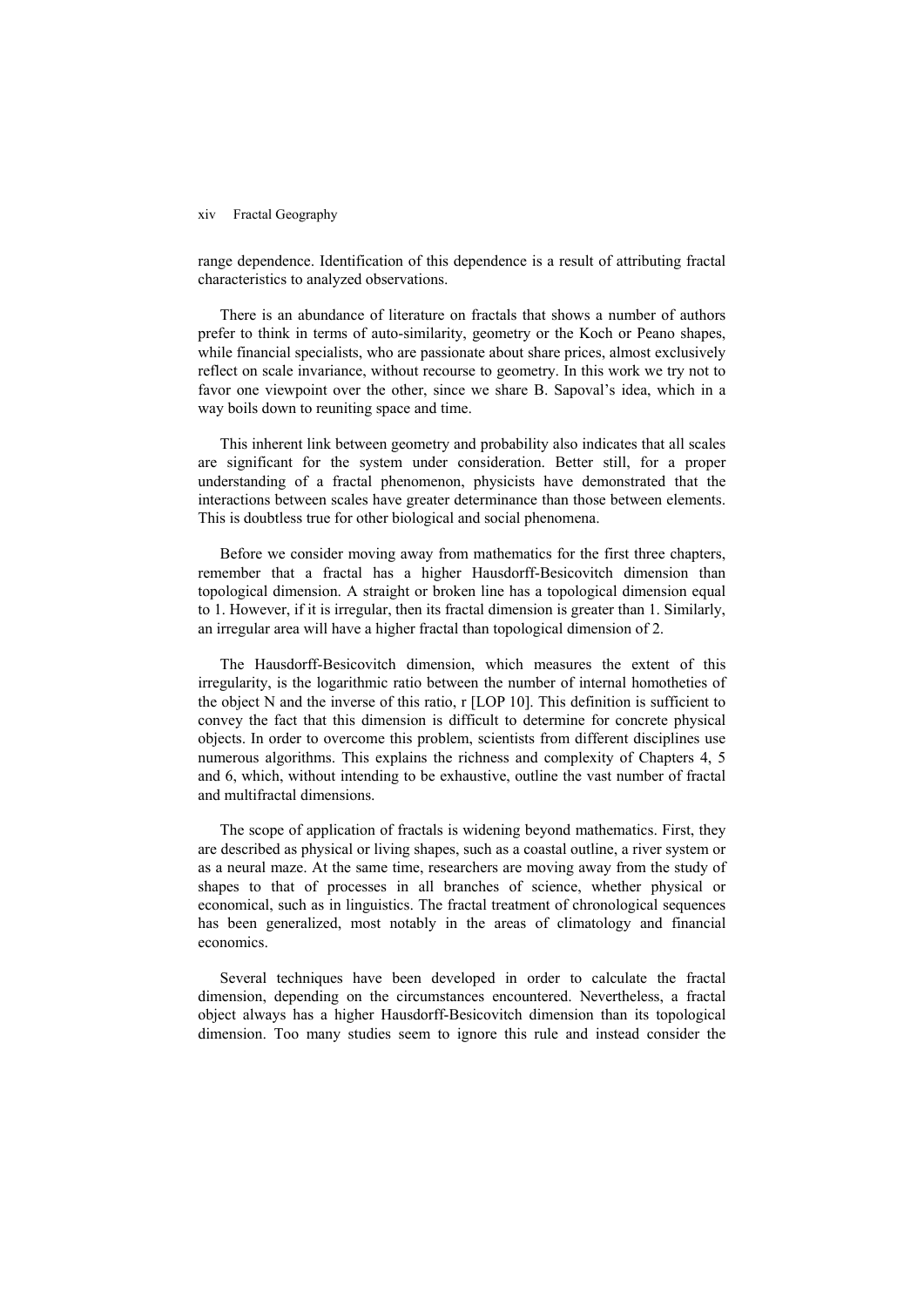fractal dimension from the slope of a log-log or bilogarithmic adjustment; hence various authors produce examples where fractal dimensions are less than the topological dimensions of the objects being studied. Without exception, as we will see later in this book, the fractal dimension is calculated from the slope of the log-log graph, but it is not equal to this slope. It is derived from this by using a formula that is adapted to each fractal category.

Scientists are no longer content to qualify an object, to simply describe its irregularity in terms of an overall fractal dimension, equivalent to a statistical mean. They develop theories in order to explain fractality in global terms. Over recent decades, fractality has presented itself as a veritable paradigm, with its techniques, methods and theories.

In French geography, the pioneering works were those of A. Dauphiné [DAU 90-91, DAU 95] and P. Frankhauser [FRA 91, FRA 94]. Based on their work, this technique was expanded upon by the southern teams at the UMR ESPACE and the UMR ThéMA in Besançon. Other theoretical geography research teams have also richly contributed to this area, notably in Caen, Rouen, Grenoble, Pau, Strasbourg and Paris; not forgetting some brilliant "retirees" [BRI 04] and some French-speaking colleagues in Milan, Louvain, Switzerland and Québec. Today, over 100 French and French-speaking geographers understand and occasionally practice the fractal approach. This compilation work owes much to their research.

Quite clearly, the fractal approach is not exclusive to French geography. Some works were also expanded upon in geography in the English-speaking world following the publication edited by N. Lam and I. De Cola [LAM 93]. This has already uncovered explanations on fractal hydrological networks or on the localization of key places. The authors then called upon rigid explanations to account for irregularities measured using the fractal dimension. Additionally, in this landmark publication, two interventions demonstrate the benefit that geographers are able to draw from multifractal formalism. In particular, these authors provided geographers with computer programs, written in FORTRAN, which enabled fractal dimensions to be calculated and the first simulations of terrestrial reliefs to be created.

This publication was put together following seminal articles on ecology by P.A. Burrough [BUR 81], urban geography by M. Batty [BAT 85], geomorphology by M.F. Goodchild [GOO 87], and many others. It is difficult to name them all without forgetting some. Since these initial works, other schools have joined this vast movement, notably Chinese geographers from Peking University, who are very active in this field of research.

Well beyond geography, the fractal paradigm has flooded into all disciplines − the physical and chemical sciences [GOU 92], the life sciences, engineering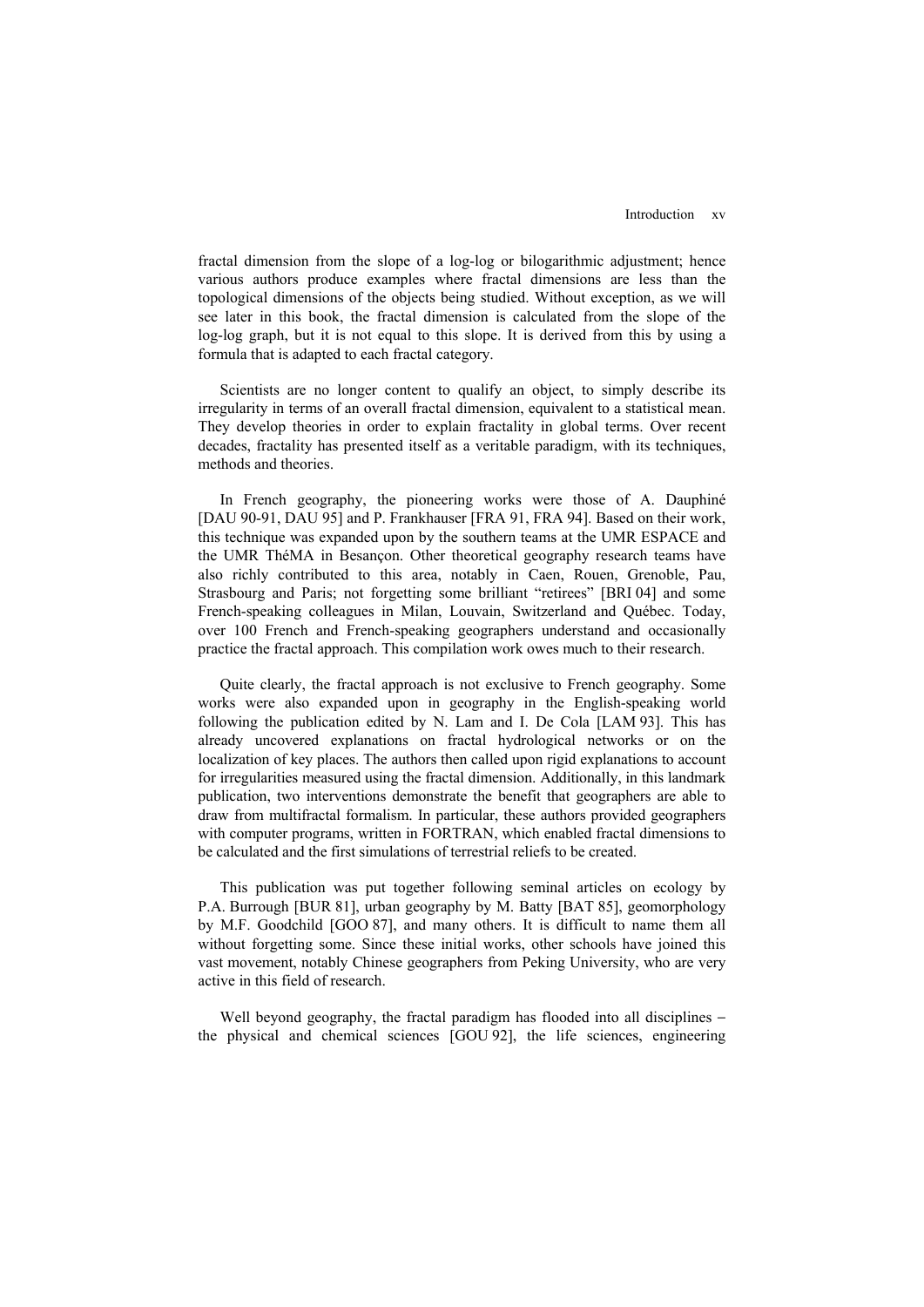## xvi Fractal Geography

[ABR 02] and the economic and economic sciences [MAN 97, LEV 02]. Even philosophers are examining this paradigm, as attested by A. Boutot's book [BOU 93]. In the final chapters of his book, this philosopher advances a very informative classification for fractals.

Indeed, for the individual social sciences, the science and social science indices lists more than 20,000 works published in 2010, 10,574 in 2011 amongst a total of 340,201. We have not read all of these works, but they do provide valuable assistance to the geographer, since they introduce new methods and techniques. Furthermore, the most recent of these advance some of the formal and general theories that bypass rigid explanations and are too reductionist.

As with all compilations, this work is provisional. It is written for use by geographers and researchers from similar disciplines, such as ecologists, economists, historians and sociologists, which is why we are adopting a classical format, tackling descriptions of fractal phenomena before explaining them in later chapters. This description relies on a series of observations. However, there is nothing to prevent these exercises from being carried out on results from simulation, such as images produced by multiagent systems or macromodels that couple differential equations.

The first part of this book sets out a fractal panorama avoiding mathematical formalization, which is the unifying theme of the second part, as much as possible. Having observed the diversity and ubiquity of a fractal geographical world in Chapter 1, in Chapter 2 we will distinguish auto-similar fractals from those that are self-affine. Chapter 3 concludes this first part, with a rapid tour of the tools that have come about from the fractal dimension, from lacunarity to multifractal spectrums.

The next three chapters present a number of algorithms that are not the most widely used, but are best matched to the phenomena studied within social sciences and geography. After a study of auto-similar and self-affine fractals in Chapter 4, Chapter 5 deals with the fractal dimension of the rank-size rules. Generations of geographers, notably urban geography specialists, have relied on these rank-size rules. They are still being hotly debated and so merit special attention. Finally, multifractal formalism is tackled in Chapter 6. In all of these chapters, case studies enable us to judge the relevance of algorithms applied to "concrete" situations, with sets of data illustrating some diverse phenomena in one or two dimensions.

Above and beyond description, all geographers wish to bring about an explanation. The third part of this book comprises two chapters focused on comprehension, first disciplinary and second more general, on fractal shapes and processes. In Chapter 7 we show how it is possible to interpret fractal dimensions and power laws in geographical and, more generally, disciplinary terms. This chapter already demonstrates that the fractal is not simply a descriptive tool. It